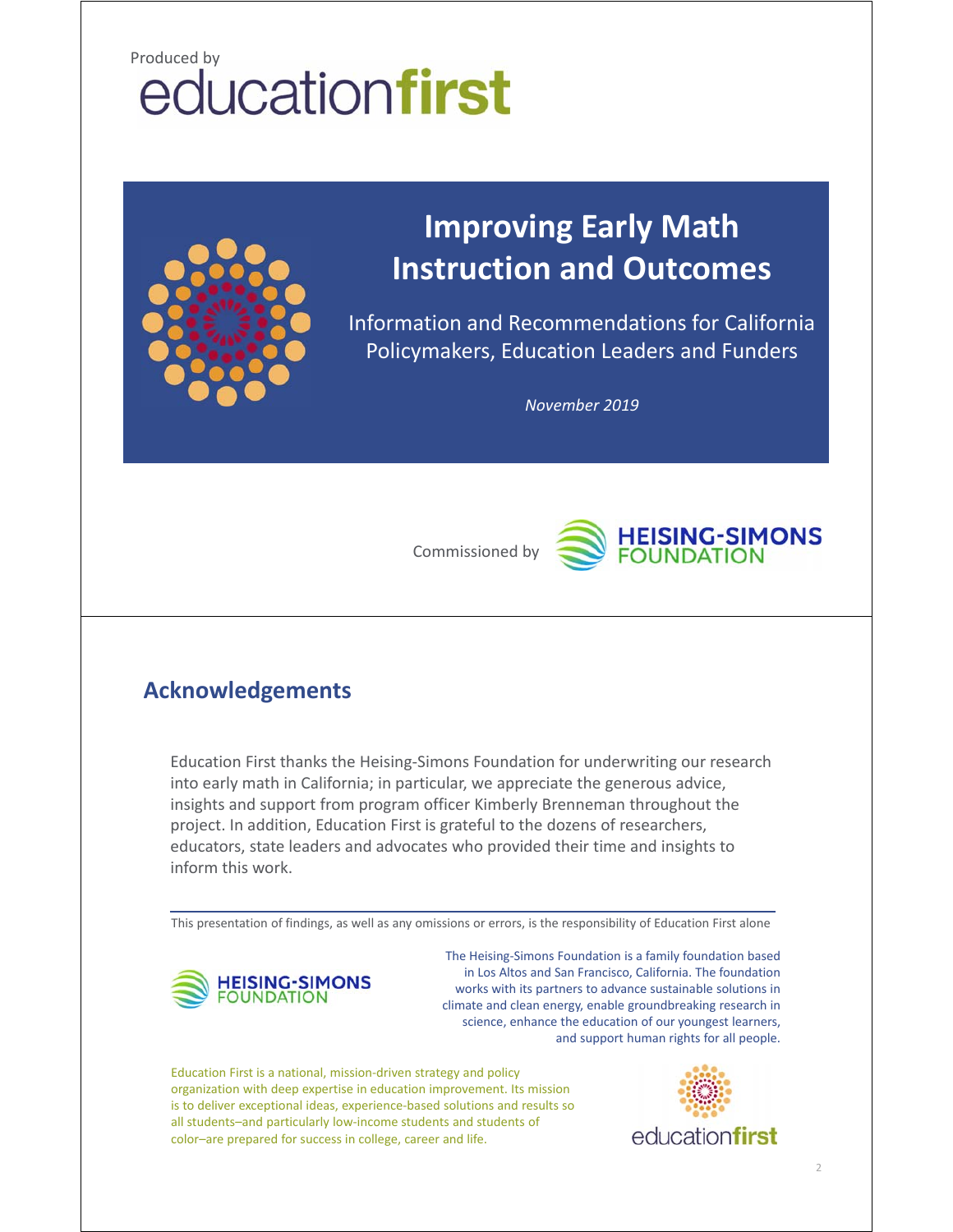### **The Heising‐Simons Foundation seeks to support efforts to help all of California's young children succeed in learning math**

| Why?                                            | Some research suggests that early math skills may be a stronger<br>predictor of students' future success than any other early learning<br>outcome. With this research in mind, the foundation is exploring ways to<br>help ensure more students from low-income families and children of<br>color are appropriately challenged in math and supported in their early<br>years of school to reach proficiency by 4 <sup>th</sup> grade.              |
|-------------------------------------------------|----------------------------------------------------------------------------------------------------------------------------------------------------------------------------------------------------------------------------------------------------------------------------------------------------------------------------------------------------------------------------------------------------------------------------------------------------|
| What?                                           | These slides summarize key findings from research Education First<br>conducted on "early math," including and interviews with more than<br>30 leaders in the field and explore:<br>Why early math* is important<br>ш<br><b>Current math outcomes in California</b><br>×<br>Possible strategies to improve early learning outcomes in math<br>ш<br>Ideas for how policymakers, education leaders and funders can<br>п<br>implement these strategies |
| educationfirst                                  | * Early math generally includes any formal or informal mathematics instruction or learning for children<br>through age 8. This summary of research—with recommendations—is focused mainly on instruction and<br>learning for 4-8 year-olds, or children in preschool to 3rd grade.<br>3                                                                                                                                                            |
|                                                 | The Heising-Simons Foundation joins other philanthropic<br>efforts to support of early math: Its early math initiative<br>reflect funders' growing interest in using a variety of strategies<br>and entry points to attend to math in the early years                                                                                                                                                                                              |
| Overdeck Family<br>Foundation                   | Provide a solid, healthy early start that sets children up for success at home, in<br>school and in life; it grantmaking emphasis in math is focused on ensuring all<br>students are stimulated and challenged, both in and out of school, particularly<br>in STEM                                                                                                                                                                                 |
| <b>BILL</b> &MELINDA<br><b>GATES</b> foundation | " Ensure that students graduate from high school ready to succeed in college; its<br>grantmaking emphasis in math is focused both in middle schools and in PreK-                                                                                                                                                                                                                                                                                   |

|                                                    | 16 community change                                                                                                                                                                                                                        |
|----------------------------------------------------|--------------------------------------------------------------------------------------------------------------------------------------------------------------------------------------------------------------------------------------------|
| ROBERT R.<br><b>MCCORMICK</b><br><b>FOUNDATION</b> | • Build on state efforts to develop more seamless, well-functioning and effective<br>early childhood systems; its grantmaking emphasis in math is focused on<br>supporting leaders, teachers and families and policy and advocacy networks |
| <b>SKEEBO</b><br><b>FOUNDATION</b>                 | Improve opportunities for children, youth and families; a new foundation, its<br>grantmaking emphasis in math is focused on supporting early math in the<br>Charlotte-Mecklenburg (NC) area                                                |

Charlotte‐Mecklenburg (NC) area Advance the economy by supporting education from cradle to career; its **CME GROUP**<br>FOUNDATION grantmaking emphasis in math is focused on supporting early math and early childhood funding for low‐income communities in Chicago educationfirst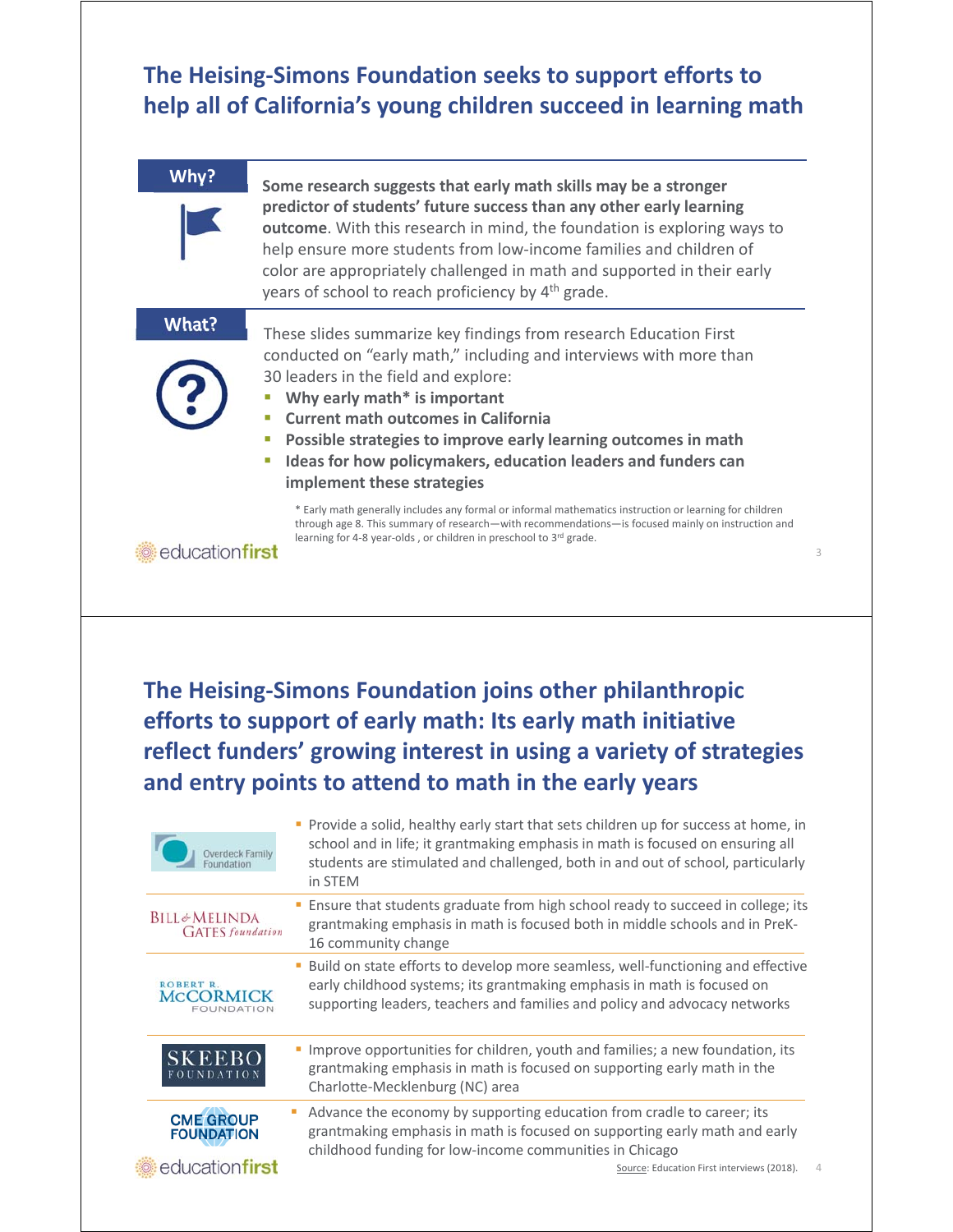**Funder interest in early math acknowledges that early student success in math may be a stronger predictor of students' future success than any other early learning outcome**

|  |  | Between birth and age 8, children begin to conceptualize what<br>numbers are and how to use them and begin developing<br>motivations and beliefs about their own math abilities |  |
|--|--|---------------------------------------------------------------------------------------------------------------------------------------------------------------------------------|--|
|  |  | Math skills at entry into kindergarten are important because<br>children who do well in math early on tend to do very well<br>throughout school                                 |  |
|  |  | Early math skills are more strongly linked to later reading skills<br>than are early reading skills are to later math skills                                                    |  |
|  |  | Students' growth in math skills across the very early years of<br>formal schooling (from preschool to late $1st$ grade) is strongly<br>correlated to their later achievement    |  |
|  |  | Sources: Duncan et al. (2007), EdSource (2013), Grissmer et al. (2010), DREME Network (2019).                                                                                   |  |

**"Early math" seems especially ripe for attention in California, as schools in the state have persistently struggled to prepare early learners to succeed in mathematics**

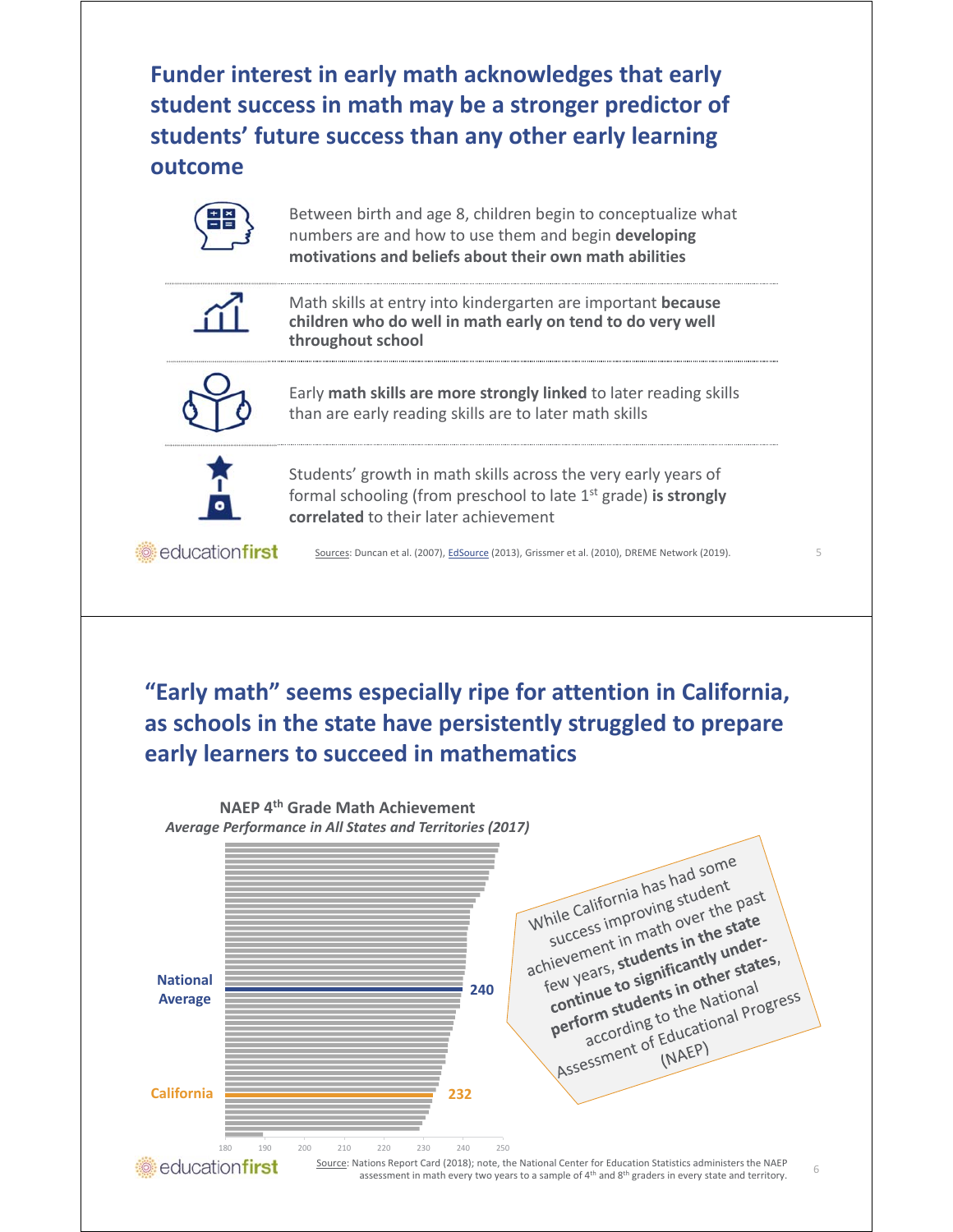### **Moreover, California's Asian and White students out‐perform students from other groups; these gaps have remained even as overall achievement has improved slightly**



### **Differences in performance between racial, ethnic and other student groups are already clear by 3rd grade, the first year of statewide testing**



educationfirst

Source: Analysis of Smarter Balanced data by Education Trust-West (2018). 8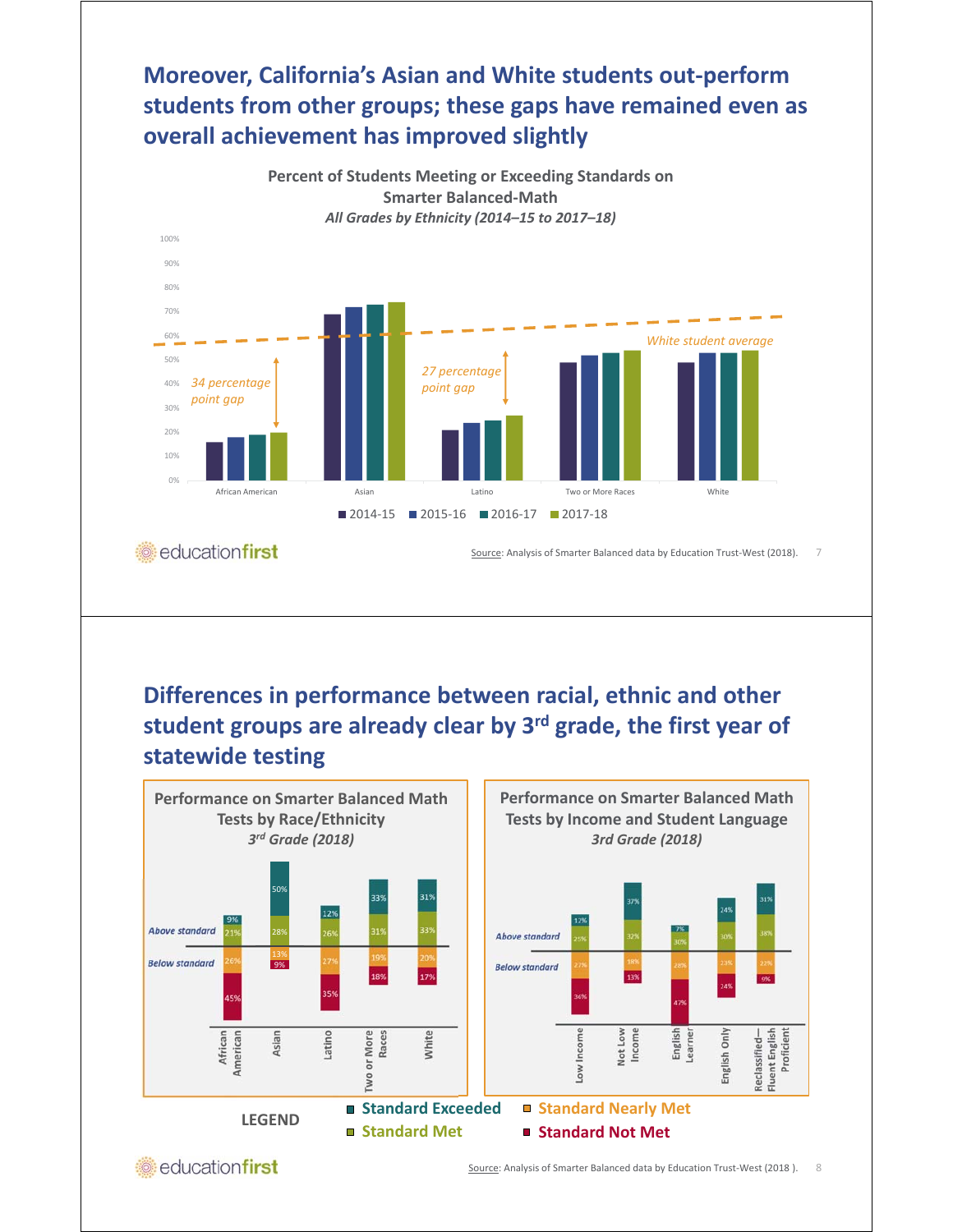**Education First's research identified five main strategies with potential to improve early math outcomes for low‐income students and students of color in California**



**Improve the effectiveness of leaders** who influence the quality and content of teaching math in the early grades



**Better support and train the teacher workforce** which—in early education is generally poorly compensated and under‐prepared



**Involve families** as authentic partners in building children's early confidence and conceptual understanding in math, in school and out of school



**Create infrastructure and tools that support early math** including developmentally appropriate kindergarten readiness assessments, a strengthened Quality Rating Improvement System, and aligned PreK‐12 standards and curriculum



**Build coherence between PreK and K‐12 systems** by better connecting standards, data and training between these systems and ensuring successful transitions for students between preschool and elementary school

The following slides provide rationale for these strategies and actions that policymakers, education leaders and funders can take to implement them. Research uncovered strategies in addition to these five; however, those presented hew closely to the rationale and provide a sample of opportunities for stakeholder groups to improve early learning math outcomes.

### **Why does** *effective leadership* **matter for improving early math?**



- **Preschool directors and elementary school** principals **influence both the quality and the content** of curriculum and teaching in their buildings; to be effective coaches of teachers, they need knowledge of child development.
- Because the early education and K-12 systems are so different (and sometimes even work at cross purposes), **dedicated leaders to champion coherent early math and overall systems alignment** can help maintain focus and energy over time.
- Leaders who understand and **advocate for the spectrum of student needs** during ages 4–8 are necessary for solutions to be effective.

*"People need to …have the ability to talk the early childhood talk while also being credible to those in K‐12. Finding those code switchers is really hard." —*Researcher

*"Districts that are taking this more seriously are investing in principal leadership." —*Researcher

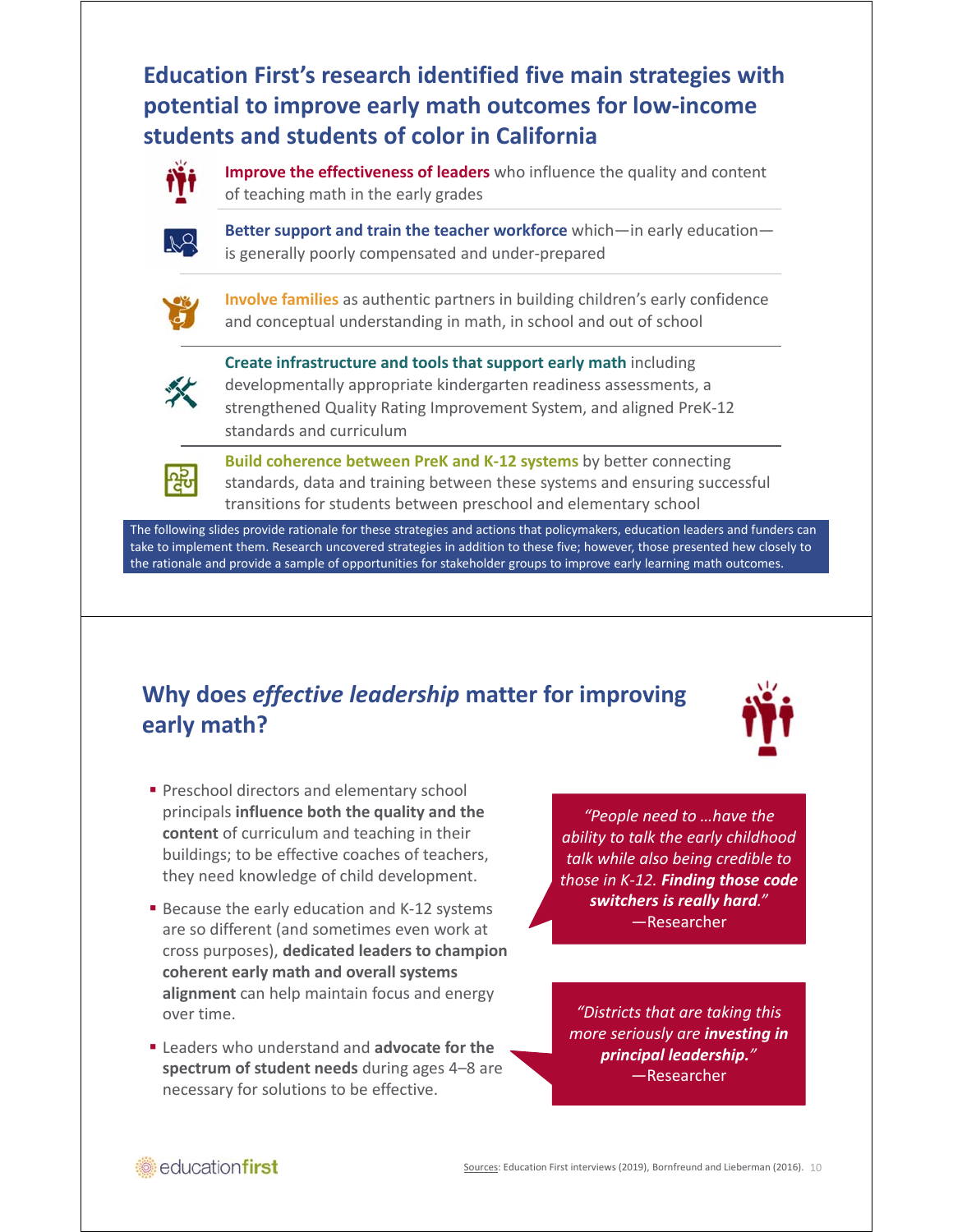**Policymakers, education leaders and funders can take action to increase the abilities of leaders to support the needs of early learners in mathematics; here are** *two* **ideas to get started…**



### **1 2**

**Create (or replicate/ extend) leadership institutes** for cohorts of PreK‐Grade 3 education leaders to strengthen their understanding of early child development and what high quality math instruction looks like

### *in* educationfirst

### **Why do** *teacher support and training* **matter for improving early math?**



- **Studies show the early education and early** elementary teacher workforce is **poorly compensated and under‐prepared,** leading to **high turnover rates** and **challenges retaining high‐quality** teachers.
- **Separate locations, administrative systems and** training opportunities in school districts **silo early learning educators from PreK–Grade 3 educators,** hampering collaboration. Plus, many early learners are in home‐based care, where their **teachers often do not have access to professional learning** opportunities.
- **Some teachers do not see themselves as** mathematicians and **need support to develop their own confidence** to teach math.

*"There are issues with professional development, for sure. Teachers don't have the skills they need to teach to the [current] expectations in mathematics." —*Researcher

**Pilot a program** to enhance counties' and Head Start offices' expertise and technical assistance capacity to support leadership development within the early learning community

> *"[Teachers] don't know how to support early math learning or what research shows. They're using 20–30 year old models." —*Researcher

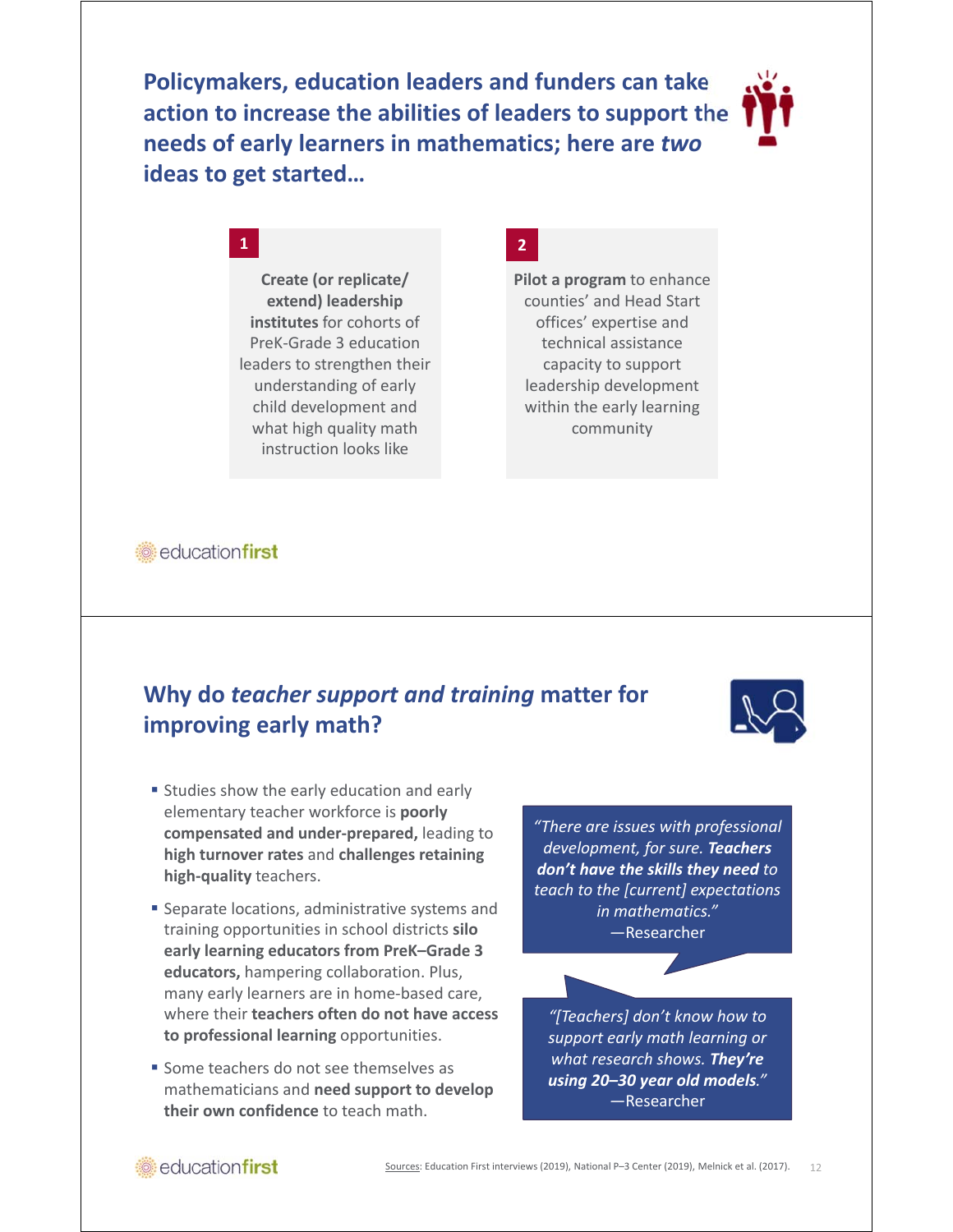**Policymakers, education leaders and funders can take action to improve the abilities of teachers to support the needs of early learners in mathematics; here are**  *two* **ideas to get started…**



### **1 2**

**Enhance the capacity and expertise of county education offices and Head Start centers** to help all early learning teachers integrate effective early math into curricula, instruction and assessment

**Improve access to professional training for home‐based preschool teachers,** including designing programs specifically for them, open existing trainings and scheduling trainings at convenient times\*

\*See the Fresno County Superintendent of Schools profile to see how one county office of education supports home‐ based and other providers outside the K‐12 system [insert link]. One of a series of three profiles commissioned by the Heising‐Simon Foundation, the Fresno County Superintendent of Schools profile describes how it and its partners have prioritized supporting the teachers of children from birth to age five.

educationfirst

### **Why does** *family engagement* **matter for improving early math?**



- Research suggests that **children are more likely to succeed in math when parents or caregivers engage** children in math‐related activities too.
- Authentic, **culturally responsive relationships (undergirded by an appreciation for the assets families bring to the table) between educators and families** allow educators to tap families' resources and knowledge.
- **Early math strategies must attend to students'** varied language and culturally based constructs because numeracy is culturally specific, for example—**how families from different cultures "count" can be different.**

*"Family engagement efforts 'often disregard the cultural and social resources of non‐dominant families.'"* —Researcher

"*We should be seeking to bring math into spaces where children and families are already engaged*." —Policy advocate

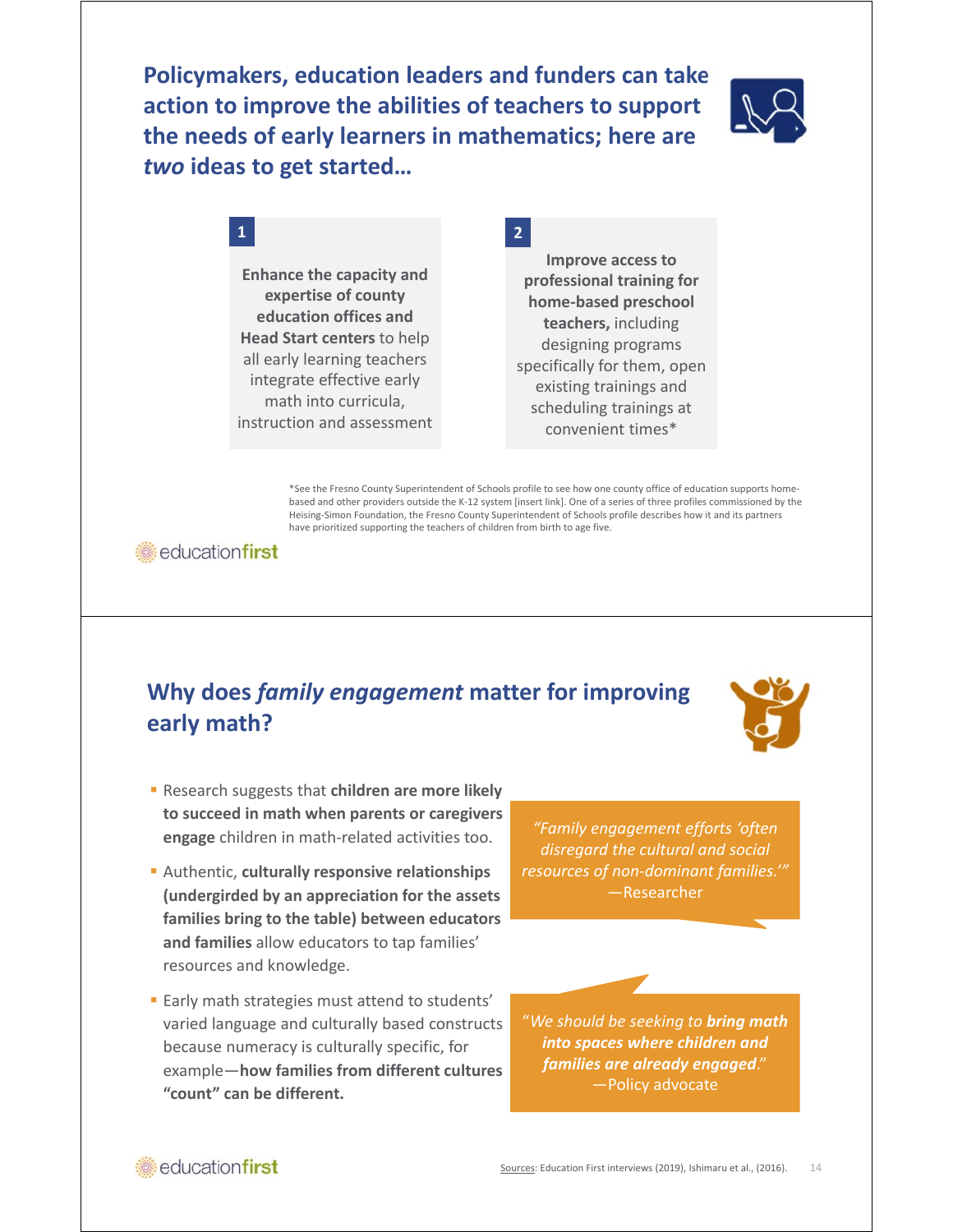**District‐ and county education office‐based leaders and funders collaborating with them can take action to increase the effectiveness of engagement practices for families of color; here are** *three* **ideas to get started…**

**Include strategies for effective, culturally appropriate family engagement processes** in the coursework of teacher and administrator preparation programs

**1 2 3**

**Strengthen family engagement programs especially for non‐white parents, designing them**  to use content that helps educators explore institutional racism and social injustice as barriers to early math learning\*

**Design an explicit family engagement pilot program,**  created with the help of non‐ profit family engagement specialists, that allows educators to explore asset‐ based, culturally appropriate approaches to engagement and treats families as equal partners who share teaching responsibilities for young children

\*See Education First's profile of King County (in Washington state) to see how several school districts are working to improve their family engagement practices [insert link]. One of a series of three profiles commissioned by the Heising-Simons Foundation, the King County profile describes how five districts and an education services agency are addressing what they view as a primary barrier to an asset-based culturally appropriate approach to family engagement: institutional racism.

**educationfirst** 

### **Why do a stronger infrastructure and better tools matter for improving early math?**



- Without a coherent data system that includes student outcomes across PreK‐12, **it is difficult for state and local leaders and stakeholders to evaluate improvement efforts** or compare different approaches.
- **Participation rates in California's QRIS program** are low (informal or home‐based providers are not required to use it) and the **rating system does not include items that correlate to student achievement in math** (or other learning areas).
- **Quality measures of early learning success are not widespread in California**, making it difficult for school districts and county offices to provide supports to providers inside and outside the PreK‐12 system.

*"California does not require kindergarten readiness assessments. People don't feel they are being measured or held accountable." —*Foundation program officer

*"Administrators and teachers need a uniform and continuous data system—then schools and teachers can track student growth and needs."* —Researcher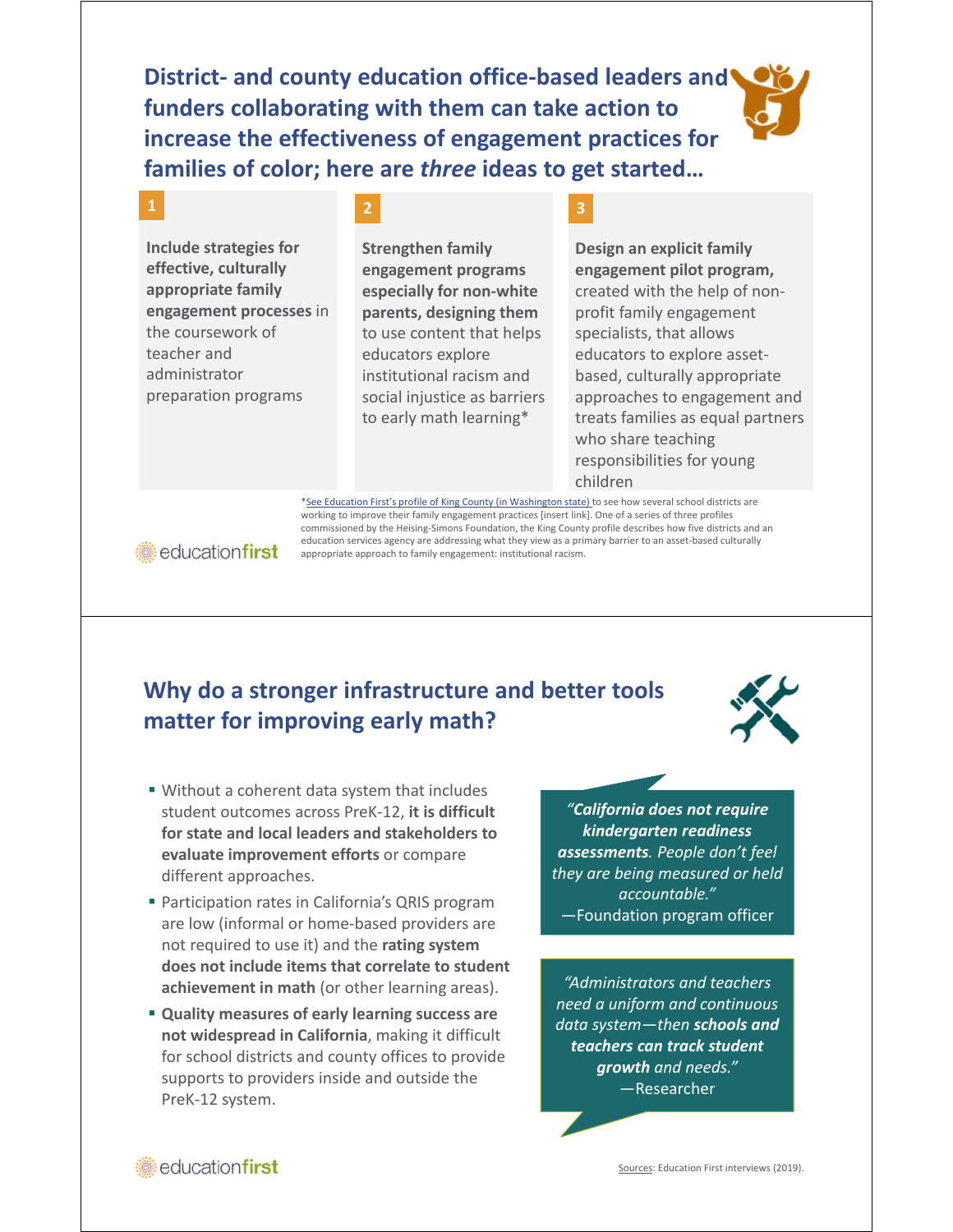**Policymakers, education leaders and funders can take action to enhance California's infrastructure for early learning in mathematics; here at** *three* **ideas to get started…**



**Support the development of a new statewide PreK‐ 16 data system** and help stakeholders research and determine if math achievement specifically should be an indicator in California's new student longitudinal data system

## **1 2 3**

**Strengthen QRIS as a tool to further improve the program quality of early learning settings** by ensuring the state's revised QRIS correlates to student achievement in math and reaches greater participation among informal providers, especially those in home‐ based settings

**Explore options to scale statewide use of a Kindergarten‐readiness assessment that includes developmentally appropriate measures of mathematics readiness** to help K‐12 educators better determine what supports to offer incoming students—and what support preschool educators need to better prepare these students

*<u><b>* educationfirst</u>

### **Why does** *coherence* **across PreK‐Grade 3 matter for improving early math?**

- Achieving coherence across PreK and K-to-Grade 3 systems means a **strong connection within and across levels of schooling and in all elements** (e.g., leadership, curriculum, assessments, standards, teaching strategies professional development).
- **Continuity is important because there is evidence** students with a more seamless educational experiences across grades have **better educational outcomes**.
- **In particular, one rigorously designed study** suggests **coherence can improve outcomes**. A study of child‐parent centers in Chicago serving low income children PreK‐Grade 3 showed participation was associated with positive gains in reading and math that persisted to 9<sup>th</sup> grade and beyond.



"*Comprehensive PreK–Grade 3 approaches hold the potential to improve child outcomes and to prevent or close achievement gaps.*" —Researcher

*"The vision…is to improve the quality and coherence of children's learning opportunities, from…before they enter the K‐12 system...throughout school."* —Researcher

### educationfirst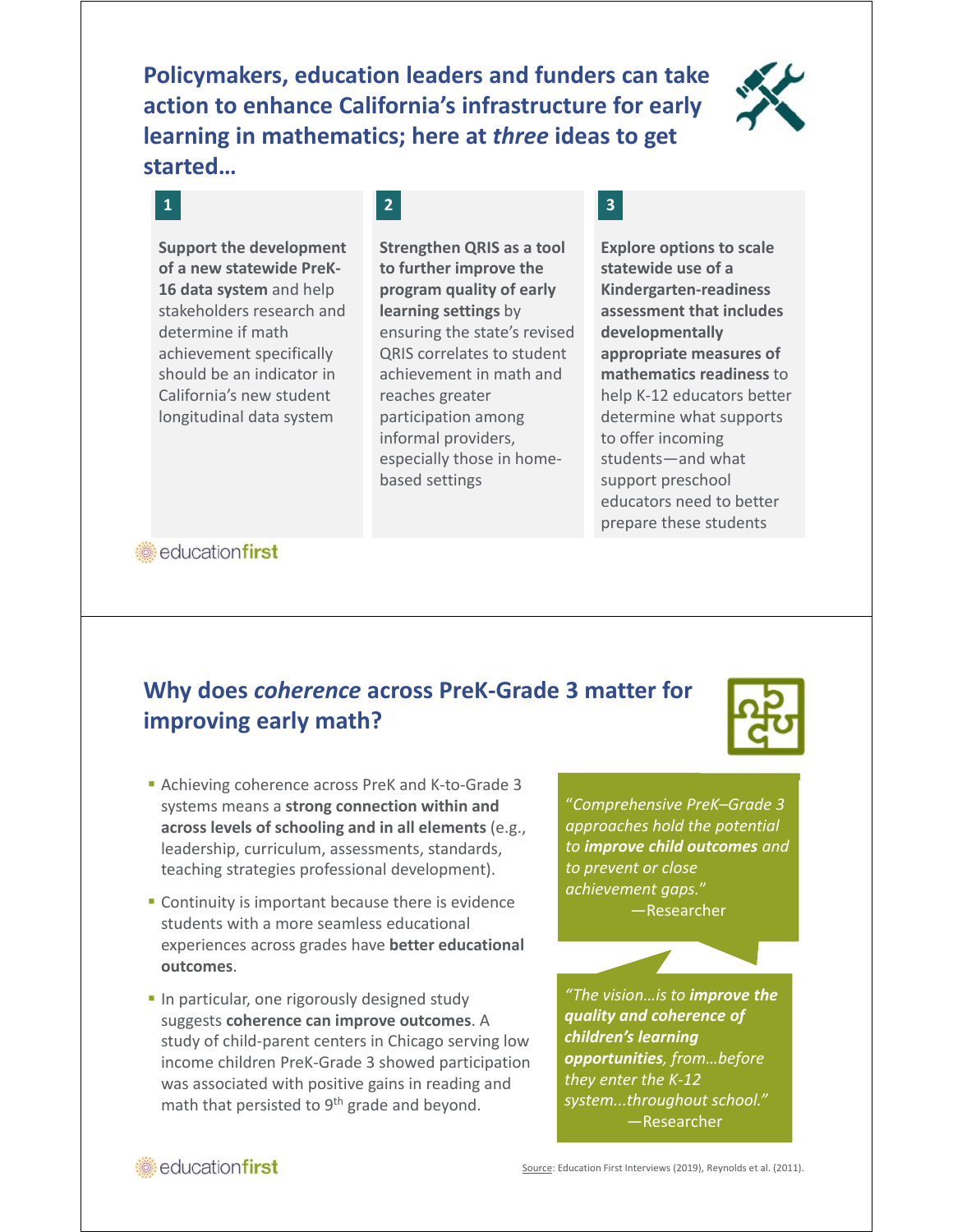**Policymakers, education leaders and funders can take action to increase coherence across PreK‐12 systems to improve outcomes for early learners; here are** *three* **ideas to get started…**



**Develop effective leaders of PreK‐12 systems and programs** by creating new positions in districts or county offices for leaders whose sole focus is to enhance coherence between the PreK and K‐12 systems. Consider placing these leaders in cabinet level positions

### **1 2 3**

**Design, fund and open comprehensive PreK– Grade 3 pilot school models** to help policymakers and funders see first‐hand what coherence looks like and what it can accomplish for educators, students and parents—and what challenges need to be addressed for further scaling

**Document how school systems creatively reallocate resources to support PreK‐Grade 3** by conducting or commissioning a series of case studies documenting how some school systems have successfully changed and funded professional learning to support PreK– Grade 3 coherence

*i* educationfirst

educationfirst

### **California has assets on which to build efforts to advance the five strategies; some initiatives in the state are working to improve math quality across grade spans**

| <b>INITIATIVE</b> | <b>DESCRIPTION</b>                                                                                                                                                                                                                                  | <b>MAJOR PARTNER</b>                                      |
|-------------------|-----------------------------------------------------------------------------------------------------------------------------------------------------------------------------------------------------------------------------------------------------|-----------------------------------------------------------|
| DREME             | A network to advance the field of mathematics, focusing on math from<br>birth through eight years. Network members collaborate on research and<br>tools to make early math practice visible.                                                        | Stanford<br><b>GRADUATE SCHOOL OF</b><br><b>EDUCATION</b> |
|                   | An initiative to build leadership capacity within ten districts and support<br>each one in carrying out a continuous improvement plan for<br>implementing math standards, including supports for teachers.                                          | D. BECHTEL, JR.                                           |
|                   | The California Mathematics Council is an affiliate of the National Council of<br>Teachers of Mathematics. It consists of teachers, administrators and<br>parents who are committed to improving mathematics teaching and<br>learning in California. | $\alpha$<br><b>NCTA</b>                                   |
|                   | The AIMS Center at Fresno Pacific University has been focusing research<br>on instruction with teachers in kindergarten through 2 <sup>nd</sup> grade to make<br>student-centered, developmentally appropriate <b>practice</b> visible.             | Empowering leaders. Transforming lives.                   |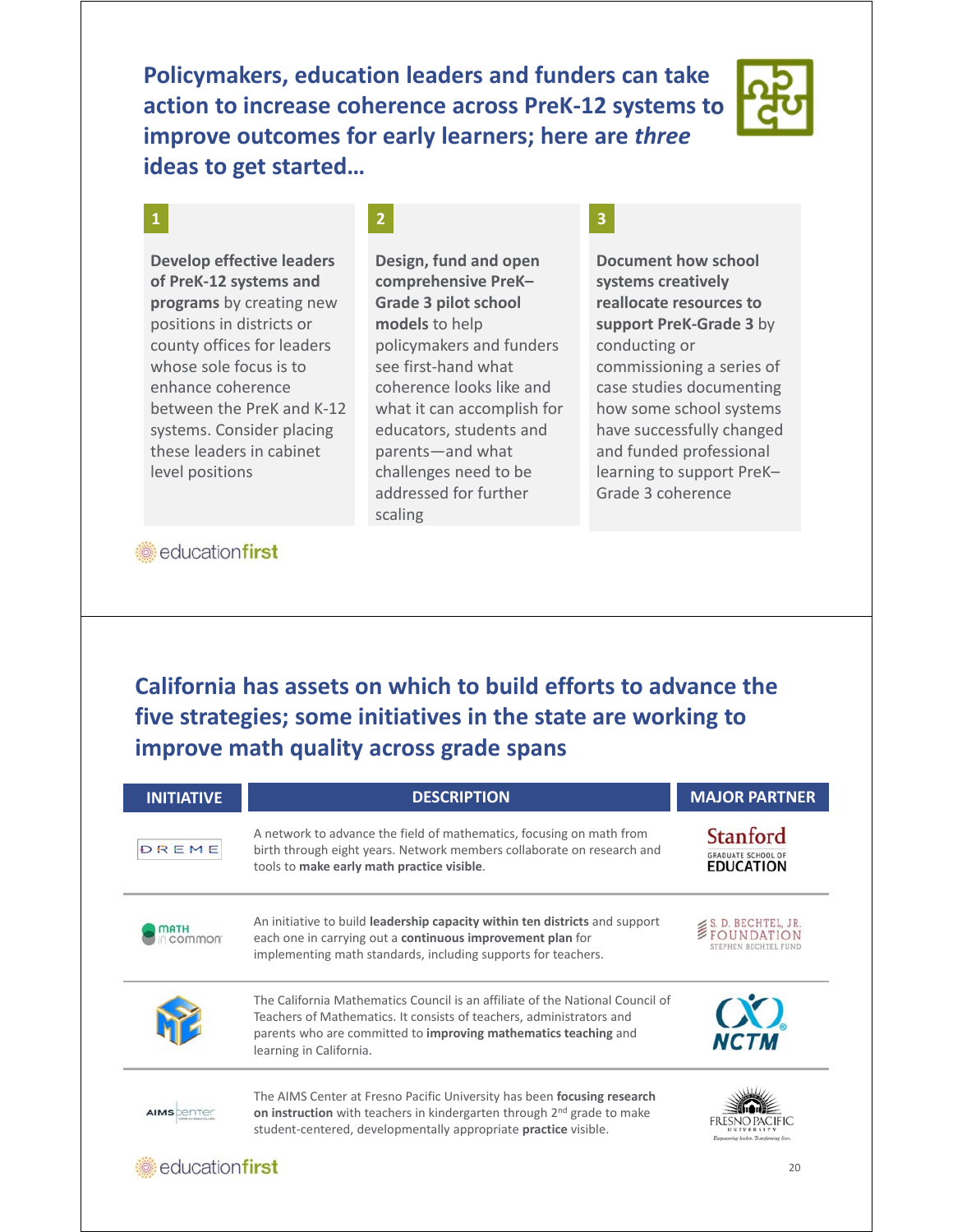**Additional assets include networks that are dedicated to building the capacity of educators to work together to improve instruction, data use and assessment**

| <b>INITIATIVE</b> | <b>DESCRIPTION</b>                                                                                                                                                                                                                                                              |  |
|-------------------|---------------------------------------------------------------------------------------------------------------------------------------------------------------------------------------------------------------------------------------------------------------------------------|--|
|                   | CORE districts—Fresno, Garden Grove, Long Beach, Los Angeles, Oakland, Sacramento, San Francisco<br>and Santa Ana—share a focus on <b>instructional leadership</b> , comprehensive school improvement and<br>accountability.                                                    |  |
|                   | Ed Partners facilitates educators working as teams to build capacity for change at the district level.<br>This network has not had a math-specific focus to date.                                                                                                               |  |
|                   | The California County Superintendents Educational Services Association (CCESSA) advocates on<br>behalf of K-12 and early childhood education at state and federal levels. It also develops and<br>coordinates statewide training to support county superintendents.             |  |
|                   | Pivot Learning partners with educators at the school, district and state level to develop and<br>implement strategies for high-impact change. Its services include <b>professional development</b> ,<br>budgeting and strategic planning processes and MTSS framework supports. |  |
| educationfirst    | 21                                                                                                                                                                                                                                                                              |  |

# **Funders that have led initiatives or networks to improve PreK‐ Grade 3 coherence are additional assets**

| <b>INITIATIVE</b>                                  | <b>DESCRIPTION</b>                                                                                                                                                                                                                                                                             | <b>MAJOR FUNDER</b>                               |
|----------------------------------------------------|------------------------------------------------------------------------------------------------------------------------------------------------------------------------------------------------------------------------------------------------------------------------------------------------|---------------------------------------------------|
| <b>Starting Smart</b><br>and Strong<br>Communities | The Packard Foundation has made sizable investments in Starting Smart and<br>Strong communities, which include Fresno, Oakland and Franklin-McKinley.<br>These investments support alignment and quality instruction for early learning.                                                       | the David                                         |
|                                                    | SEAL, the Sobrato Early Academic Language Model, focuses on P-3 alignment<br>and language development for English learners.                                                                                                                                                                    | The<br><b>SOBRATO</b><br><b>Family Foundation</b> |
|                                                    | Silver Giving supports many early education programs, including an initiative in<br>San Francisco to put preschools and elementary schools on the same campus.<br>This model includes coaching teachers and school leaders across grade spans.                                                 |                                                   |
|                                                    | First 5 California distributes Proposition 10 funds to local communities through<br>the state's 58 individual counties. Each county has created its own local First 5<br>county commission to foster teamwork and promote relationships amongst<br>educators to support children and families. |                                                   |
| enter for Early Li                                 | The Center for Early Learning conducts research, convenes community leaders<br>and <b>advocates for change</b> to ensure that young children have access to early<br>learning opportunities and develop in healthy ways.                                                                       |                                                   |

### **educationfirst**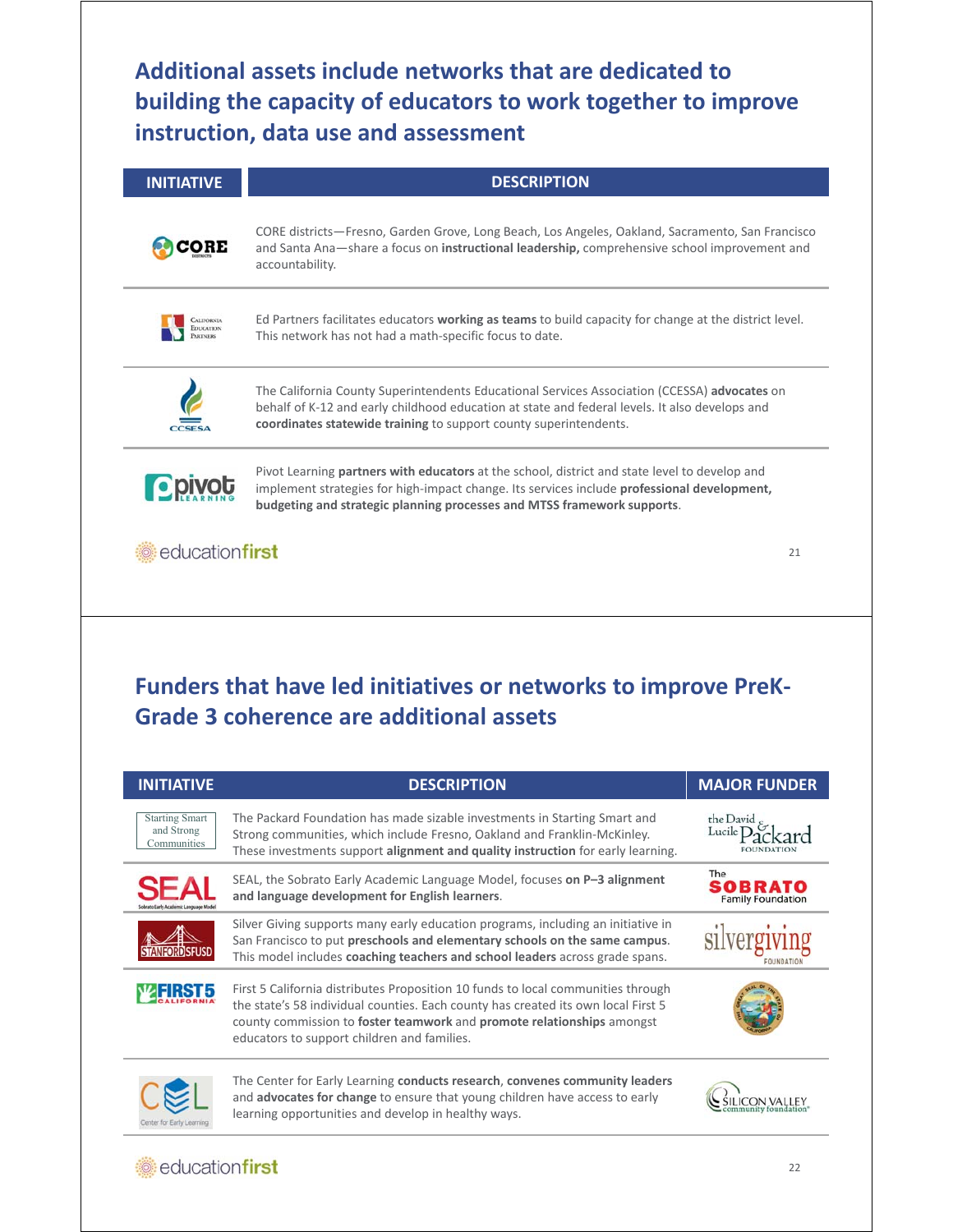### **Research uncovered five considerations that California leaders should keep in mind as they begin to pursue different strategies to improve outcomes in early math**

**Early Math Implementation Considerations—from Research and Interviews**

Beware of pushing strategies up from K‐12 into early learning: Implementing practices common in K‐12 schools in early childhood settings may encourage wider use of developmentally inappropriate practices

Incorporate cultural responsiveness and an asset‐based perspective into all improvement efforts

View technical strategies such as co‐location of preschools at elementary schools to improve coherence as important but insufficient efforts; a focus on quality through improvements in curriculum, instruction and assessment is also necessary

Broaden the geographic reach of efforts beyond major metropolitan areas

Lead with "bottom‐up" approaches and let those drive top‐down initiatives

*<u><b>* educationfirst</u>

1

2

3

4

5

23 Sources: Education First interviews (2019)

# 7 | Appendices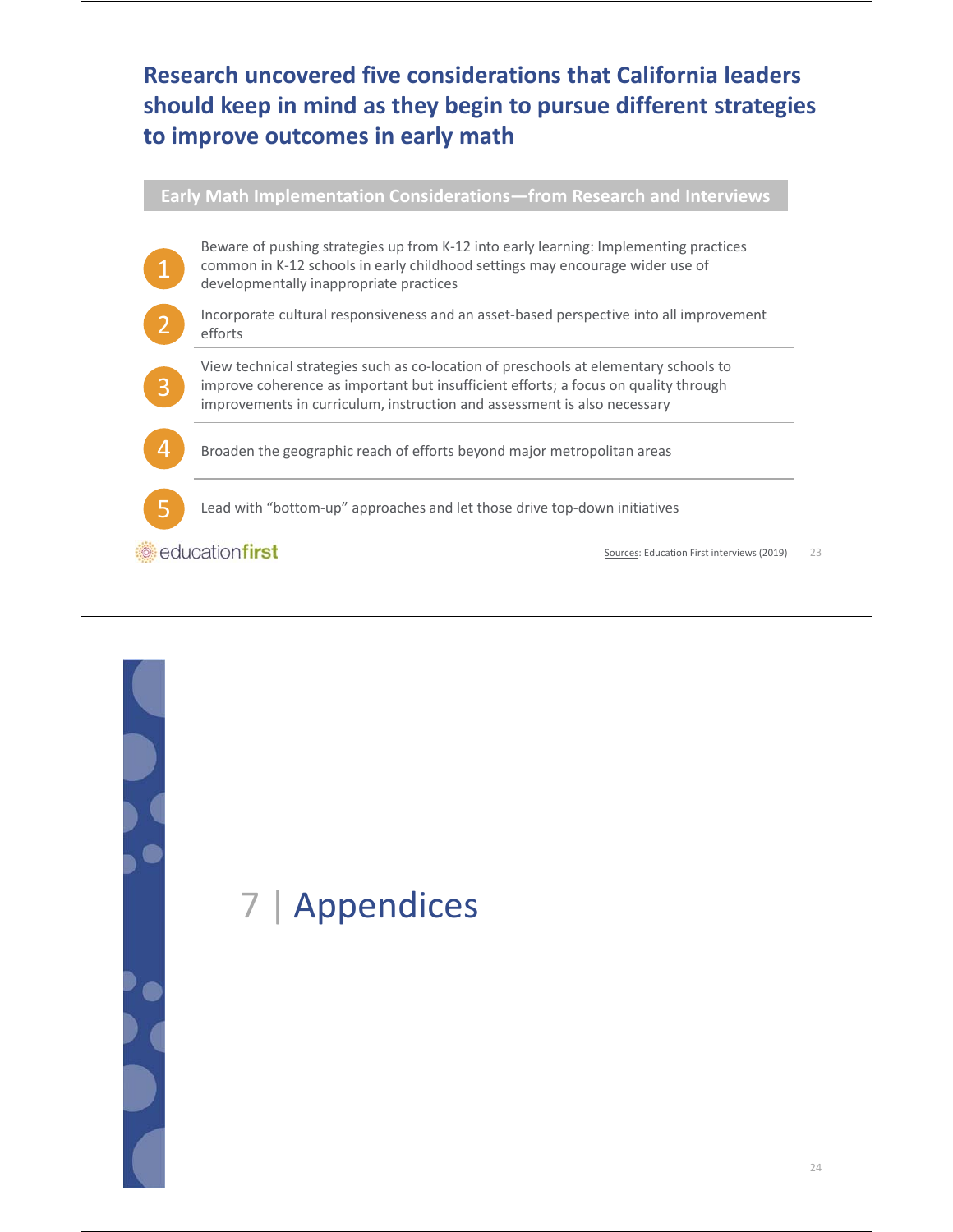### **Works Cited**

- Bornfreund, Laura and Abbie Lieberman, "Bringing it All Together: Elementary Principals are Key to Strong PreK-3rd Grade Classrooms." New America (2016 ).
- California Assessment of Student Performance and Progress, "2018 California Statewide Research File, All Student Groups." Research Files for Smarter Balanced Assessments (2018). Accessed March 27, 2019.
- Drummond, K. et al, "Preschool through third grade alignment and differentiated instruction: A literature review." American Institutes for Research for Office of Planning, Evaluation, and Policy Development, U.S. Department of Education (2016).
- Duncan, Greg J. et al, "School Readiness and Later Achievement." *Developmental Psychology,* Vol. 43, No. 6 (2007):1428–1446.
- Grissmer, David et al, "Fine Motor Skills and Early Comprehension of The World: Two New School Readiness Indicators." *Developmental Psychology,* Vol. 46, No. 5 (2010): 1008.
- The Education Trust West, "California Smarter Balanced Assessment (SBAC) 2017–18 Results" (2018).
- Ishimaru, Ann M. et al, "Reinforcing Deficit, Journeying Toward Equity: Cultural Brokering in Family Engagement Initiatives." *American Educational Research Journal,* Vol. 53, No. 4 (2016):850–882.
- Fensterwald, John, "Small rise in California's math and reading scores in 2018." *EdSource* (2018). https://edsource.org/2018/a‐small‐ rise‐in‐californias‐math‐and‐reading‐scores‐in‐2018/603099. Accessed March 27, 2019.
- Melnick, Hanna et al, "Building an Early Learning System That Works: Next Steps For California." Learning Policy Institute (2018).
- Melnick, Hanna et al, "Understanding California's Early Care and Education System." Learning Policy Institute (2017).
- Mongeau, Lillian, "Early math matters: Top researcher discusses his work." *EdSource* (2013). https://edsource.org/2013/early-mathmatters-top-researcher-discusses-his-work/50061</u>. Accessed March 27, 2019.
- Nation's Report Card, "2018 Report Card." http://nationsreportcard.gov. Accessed March 27, 2019.
- National P3 Center website. School of Education and Human Development at University of Colorado-Denver. https://nationalp-3center.org. Accessed March 27, 2019.
- Reynolds, Arthur et al, "Age 26 Cost‐Benefit Analysis of the Child‐Parent Center Early Education Program." *Child Development*, Vol. 82, No. 1 (2011): 379–404.
- Stanford Graduate School of Education, "DREME: Development and Research in Early Mathematics Education." https://dreme.stanford.edu/sites/g/files/sbiybj9961/f/september\_2016\_dreme\_4-pager.pdf. Accessed March 27, 2019.
- Stipek, Deborah, "Early childhood education in California." *Getting Down to Facts II* (2018). https://gettingdowntofacts.com/sites/default/files/2018-09/GDTFII\_Brief\_EarlyChildhood.pdf. Accessed March 27, 2019.

educationfirst

### **We spoke to education leaders and researchers who shared their insights into California's early childhood and K‐12 priorities, school readiness and math instruction\***

#### **Community Partners and Funders**

- Susan Harvey, Arron Jiron and Lisa Lomenzo, *S.D. Bechtel, Jr. Foundation*
- Meera Mani, *David and Lucille Packard Foundation* Valerie Cuavas and Christine Thorsteinson, *Silicon*
- *Valley Community Foundation*
- Phil Halperin and Julie Kidd, *Silver Giving Foundation*
- Anya Hurwitz, *Sobrato Family Foundation/Sobrato Early Academic Language model*

#### **Project Advisory Board Members**

- Vince Stewart, *Children Now/California STEM Network*
- Maria Meraz, *Parent Engagement Academy*
- Heather Hough, *Policy Analysis for California Education (PACE)*
- Phil Daro, *SERP/Common Core State Standards*
- Deborah Stipek, *Stanford Graduate School of Education*
- Megan Franke, *University of California‐Los Angeles*

#### **State/District/County Leaders and Partners**

- Michael Kirst, *California State Board of Education (retired)*
- Maria Alvarez, *Common Sense Media Latino*
- Michelle Steagall, *CORE Districts*
- Deanna Mathies and Selena Rico, *Fresno Unified School District*
- Eliza Gomez and Denise Green, *Monterey County Office of Education*
- Arun Ramanathan, *Pivot Learning Partners*
- Greta Bornemann, *Puget Sound Education Service District (Washington state)*
- Gary Waddell, *Santa Clara County Office of Education*

#### **Researchers**

- Jeanine Brownell, *Erikson Institute (Illinois)*
- Marjorie Wechsler, *Learning Policy Institute*
- Kristi Kauerz, *National P-3 Center (Colorado)*
- Alice Klein and Prentice Starkey, *WestEd (Early Math Initiative)*
- Neal Finkelstein and Rebecca Perry, *WestEd ("Math in Common" evaluation)*

educationfirst

26 *\*Quotations used on the following slides are taken from interviews with those listed on this page, unless otherwise indicated; quotations have been edited for clarity.*

25